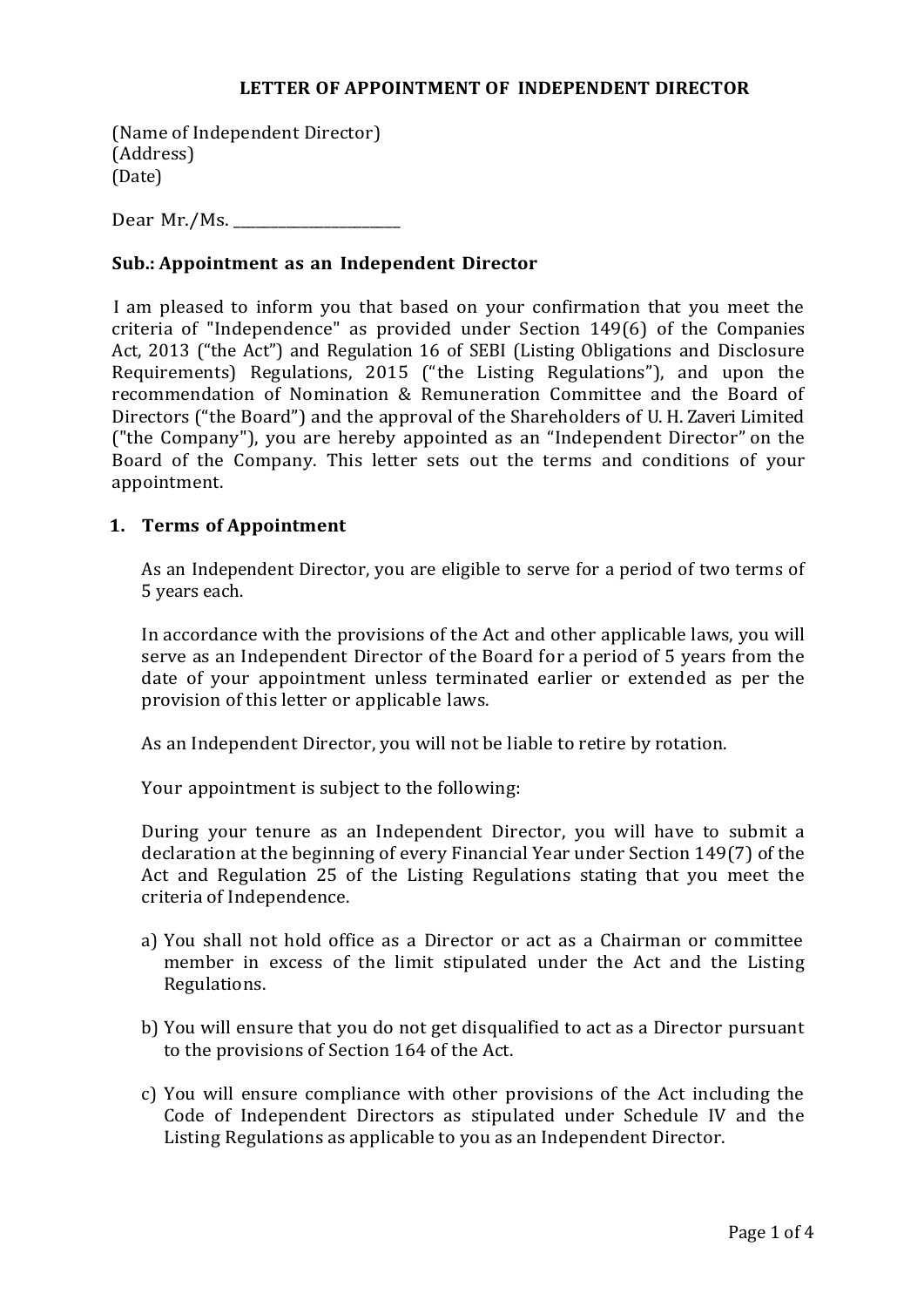Your re-appointment at the end of the first term shall be based on the recommendation of the Nomination & Remuneration Committee and subject to the approval of the Board and the Shareholders.

## **2. Board and Committees of the Board**

The Board may, if it deems fit, invite you for being appointed on one or more existing Board Committees or any such Committee that is set up in the future. Your appointment on such Committee(s) will be subject to the applicable provisions of the Act and the Listing Regulations.

The Board meets at least four times in a year. The Audit Committee also meets at least four times in a year. The other committees of the Board are Nomination & Remuneration Committee, Stakeholders' Relationship Committee and Sexual Harassment Committee. These committees meet as and when necessary.

You will be expected to attend the meetings of the Board and its Committees to which you may be appointed and Shareholders meetings and to devote such time to your duties in commensurate with your role to discharge your duties effectively.

By accepting this appointment, you confirm that you are able to allocate sufficient time to meet the expectations from your role to the satisfaction of the Board.

### **3. Duties and Responsibilities**

As an Independent Director, it is expected that you shall bring independence of view to the Board's discussions and help the board to exercise their best judgment to all Business decisions. You shall also assist the Board with valuable guidance in relation to the Company's plan and policy, performance, and risk management as well as ensuring high standards of financial probity and corporate governance.

As a Non-Executive Independent Director, you have the same responsibilities to the Company and its stakeholders as any other Director. There are certain duties prescribed in Section 166 of the Act for all Directors, both Executive and Non-Executive, which are fiduciary in nature and are as under:

- a) You shall act in accordance with the Company's Articles of Association.
- b) You shall act in good faith in order to promote the objects of the Company for the benefit of its members as a whole, and in the best interest of the Company.
- c) You shall discharge your duties with due and reasonable care, skill and diligence.
- d) You shall not involve yourself in a situation in which you may have a direct or indirect interest that conflicts, or possibly may conflict, with the interest of the Company.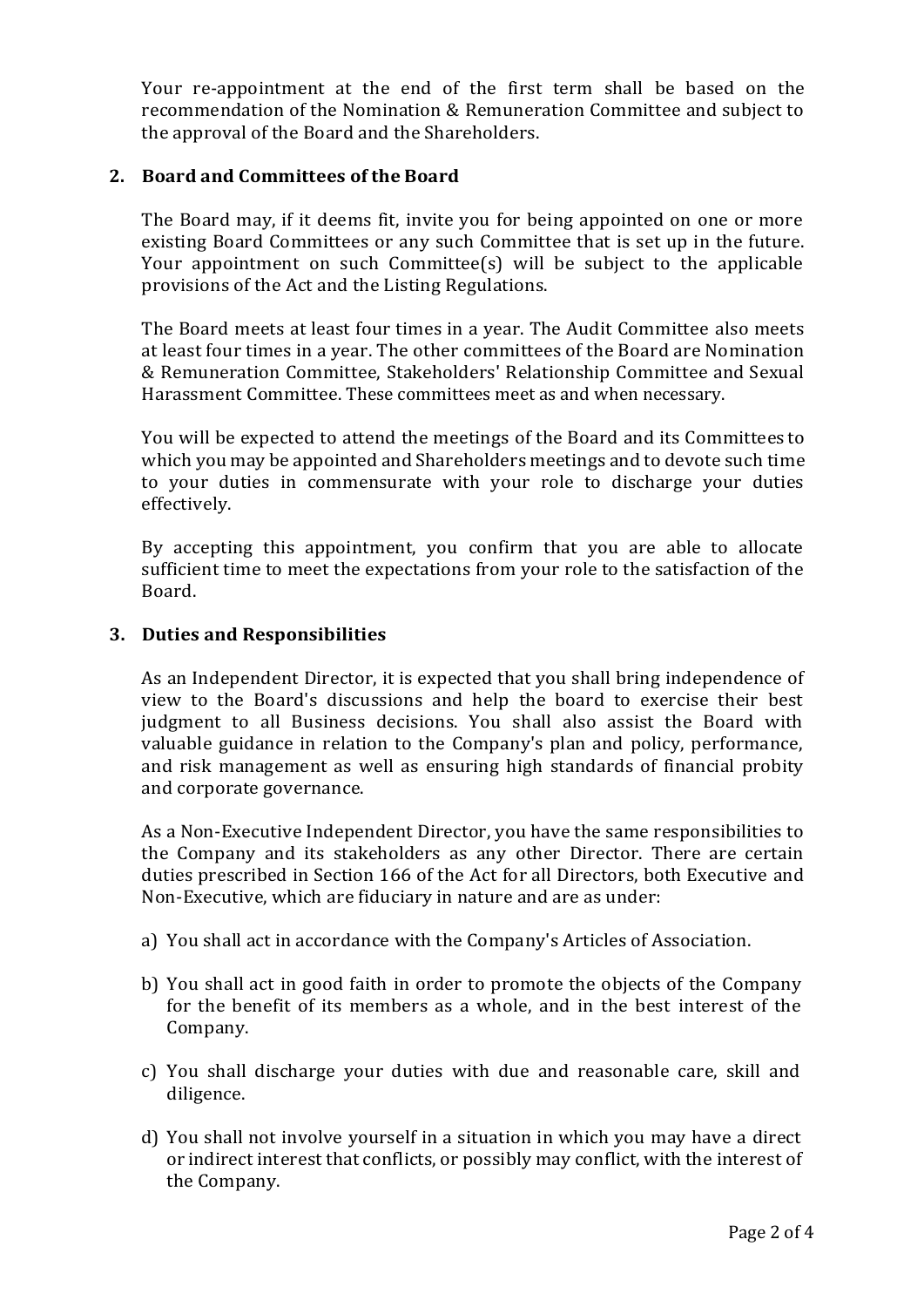- e) You shall not achieve or attempt to achieve any undue gain or advantage either to yourself or to your relatives, partners or associates.
- f) You shall not assign your office as Director and any assignments so made shall be void.

# **4. Conflict of Interest**

As an Independent Director, you shall not engage in any business relationship or activity which might conflict with the interest of the Company.

In case of any potential conflict of interest, the Independent Director must at the earliest opportunity, make full disclosure of all facts and circumstances and shall ensure that Company's interests are protected.

### **5. Code of Business Conduct & Ethics**

You shall abide by the Code of Business Conduct and ethics, which is applicable to all the members of the Board and employees of the Company.

### **6. Dealing in Shares**

You will also abide by the "Code of Conduct to Regulate, Monitor and Reporting of Trading in respect of Securities of the Company (Insider Trading Code) prohibiting disclosure or use of unpublished price sensitive information. Consequently, you should avoid making any statements or performing any transactions that might risk a breach of these requirements without prior clearance from the Company.

#### **7. Confidentiality**

As an Independent Director, you must apply the highest standard of confidentiality and not disclose to any person or company (whether during the course of appointment or following cessation) any confidential information concerning the Company, which you may have acquired in the course of your role as an Independent Director.

You shall not disclose or release any confidential information, which you may acquire or come across during your appointment to any third parties, either during your appointment or following cessation (by whatever means) without prior clearance from the Company unless the same is required by law or by the rules of any stock exchange or regulatory authorities.

#### **8. Training/Familiarization**

- a) The Directors are provided with relevant literature such as Annual Reports, Code of Conduct, etc. at the time of their appointment to familiarize them with the Company.
- b) Presentation are made at the Board and Committee meetings on economy & industry scenario, operational & financial performance of the Company, market share, risks & mitigation plans, compliances, and regulatory scenario etc.